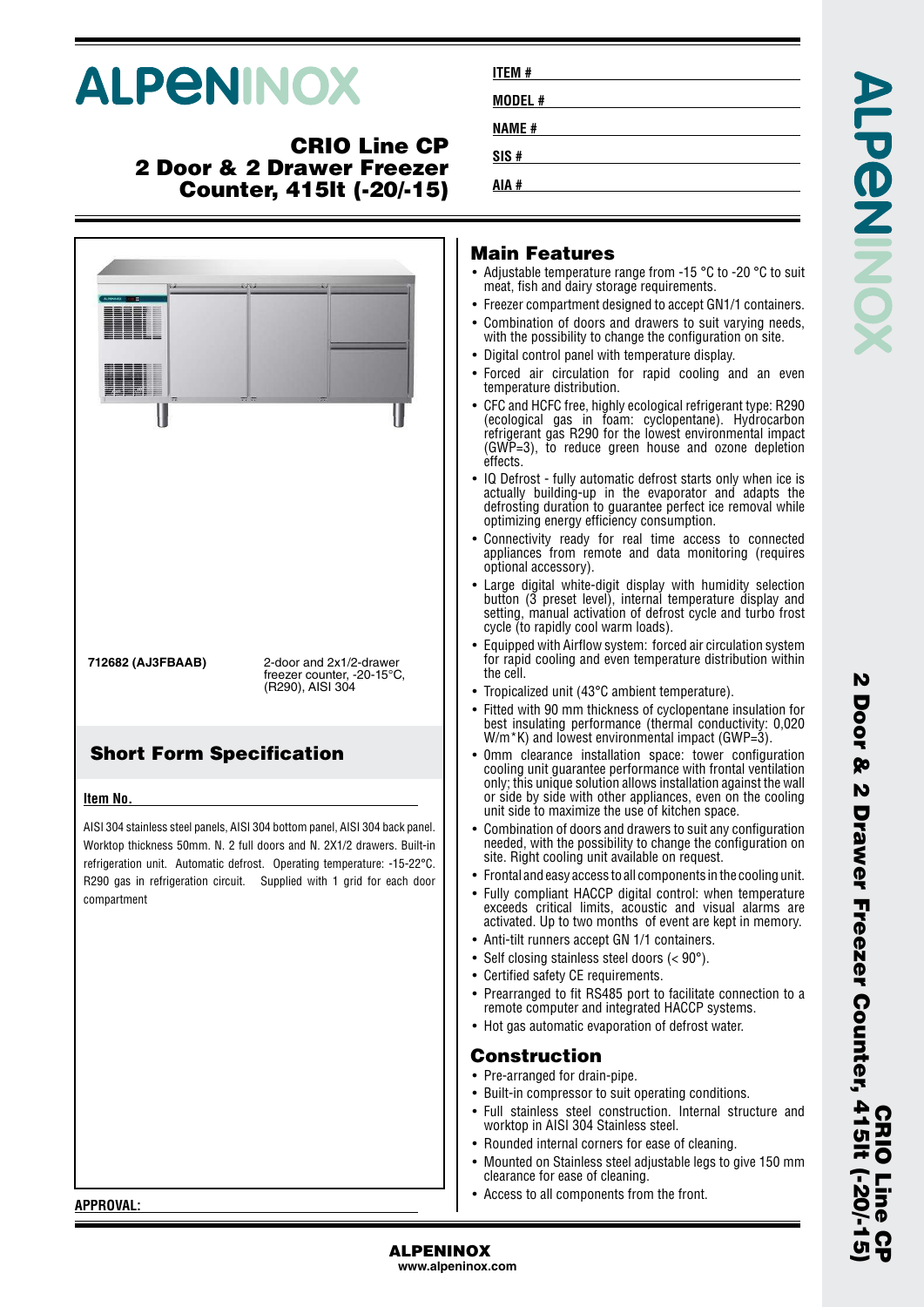## **ALPENINOX**

## **CRIO Line CP 2 Door & 2 Drawer Freezer Counter, 415lt (-20/-15)**

- Developed and produced in ISO 9001 and ISO 14001 certified factory.
- Extractable cooling unit to facilitate maintenance.
- Removable triple-chamber balloon magnetic gasket to improve insulation and reduce energy consumption and ease of cleaning.
- IP21 protection index.
- Internal dimension of the drawers:
- -models with 2 1/2 drawers: 1st drawer (top drawer) 196x302x521 / 2nd drawer 198x302x521 (HxWxD)
- -models with 3 1/3 drawers: 1st and 2nd drawers (top and central drawer) 99x302x521 / 3rd drawers 103x302x521 (HxWxD) -models with 1/3+2/3 drawers: 1st drawer (top drawer)
- 99x302x521 / 2nd drawer 295x302x521 (HxWxD)
- Fault code display.
- Interior base with rounded corners, pressed from a single sheet.
- Internal and external doors, front and side panels and removable worktop in AISI 304 Stainless steel.
- Worktop in AISI 304 Stainless steel with a 50 mm profile.
- Built-in refrigeration unit.
- Anti-drip profile on stainless steel worktop edge.
- If needed, working top can be removed for easier handling during installation (in case of narrow doors).
- Mounted on stainless steel feet to give 150 mm (-5/+50 mm) clearance for ease of cleaning the floor.
- Ease of cleaning and high hygiene standards thanks to the rounded internal corners, the easily removable runners, grids and air conveyors.
- Internal structure with 15 charging positions (3 cm pitch) available to host GN 1/1 grids, ensuring higher net capacity and a greater storage space.

## **Included Accessories**

• 2 of Kit 1/1GN gray rilsan grid and 2 side PNC 881109 runners for refrigerated counters

## **Optional Accessories**

| • Kit integrated HACCP for digital<br>refrigerators (IR33)                                                                        | PNC 880252        |   |
|-----------------------------------------------------------------------------------------------------------------------------------|-------------------|---|
| • Worktop for refrigerated Crio Line HP and<br>freezer Crio Line HP, CP and SB counters<br>refrigerated counters - 3 compartments | PNC 881085        |   |
| • Worktop and upstand for refrigerated Crio<br>Line HP and freezer HP, CP and SB<br>counters - 3 compartments                     | PNC 881088        | ı |
| • 1/1GN gray rilsan grid for refrigerated<br>counters                                                                             | <b>PNC 881107</b> | □ |
| • 2 side runners for 1/1GN refrigerated<br>counters                                                                               | PNC 881108        | ∩ |
| • Kit 1/1GN gray rilsan grid and 2 side<br>runners for refrigerated counters                                                      | PNC 881109        | □ |
| • 1/1GN plastic container, h65mm                                                                                                  | PNC 881110        | ∩ |
| • 1/1GN plastic container, h100mm                                                                                                 | <b>PNC 881111</b> | ❏ |
| 1/1GN plastic container, h150mm                                                                                                   | PNC 881112        | ◻ |
| • 2-drawer kit refrigerated counters                                                                                              | PNC 881179        | ❏ |
| Kit 4 wheels, h100mm (2 with brakes) for<br>$\bullet$<br>refrigerated counters                                                    | <b>PNC 881191</b> | ∩ |
| • Kit 4 wheels, h150mm (2 with brakes) for<br>2&3 compartment refrigerated counters                                               | PNC 881193        | ∩ |
| • Lock for refrigerator/freezer counters with 3 PNC 881246<br>compartments - h650mm                                               |                   | □ |

 $\bigoplus$   $\bigcap$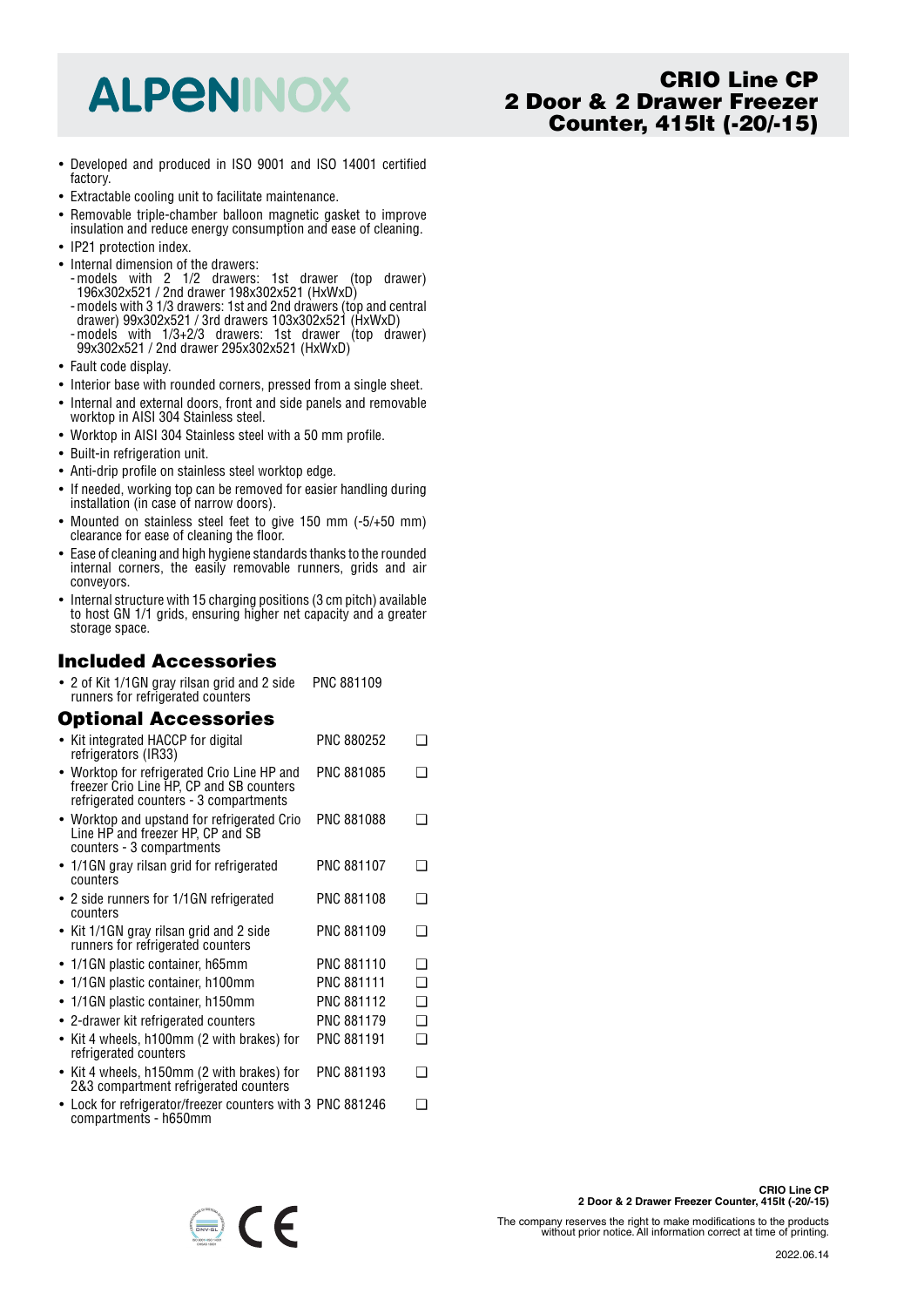# **ALPENINOX**



700 SO  $13$  $\frac{80}{850}$ |පි 438 H 岀 514 100 695

#### **EI** <sup>=</sup> Electrical inlet (power)

650



## **CRIO Line CP 2 Door & 2 Drawer Freezer Counter, 415lt (-20/-15)**

## **Electric**

| Supply voltage:         |                      |
|-------------------------|----------------------|
| 712682 (AJ3FBAAB)       | 220-240 V/1 ph/50 Hz |
| Electrical power max.:  | $0.49$ kW            |
| <b>Key Information:</b> |                      |
| <b>Gross capacity:</b>  |                      |

| Gross capacity:                                              |                |
|--------------------------------------------------------------|----------------|
| Net Volume:                                                  | $215$ It       |
| N° of doors:                                                 |                |
| Door hinges:                                                 | 1 Left+1 Right |
| <b>External dimensions, Width:</b>                           | 1799 mm        |
| <b>External dimensions, Depth:</b>                           | 700 mm         |
| <b>External dimensions, Depth with</b><br><b>Doors Open:</b> | 1110 mm        |
| <b>External dimensions, Height:</b>                          | 850 mm         |
| Depth with doors open:                                       | 1110 mm        |
| N° of drawers:                                               |                |
| <b>Built-in Compressor and Refrigeration Unit</b>            |                |

### **Refrigeration Data**

| <b>Control type:</b>                                      | Digital          |
|-----------------------------------------------------------|------------------|
| <b>Compressor power:</b>                                  |                  |
| <b>Refrigerant type:</b>                                  | R <sub>290</sub> |
| <b>GWP Index:</b>                                         | 3                |
| <b>Refrigeration power:</b>                               | 569 W            |
| <b>Refrigeration power at</b><br>evaporation temperature: | -30 °C           |
| <b>Refrigerant weight:</b>                                | 140 a            |
| Operating temperature min.:                               | -15 °C           |
| Operating temperature max.:                               | -22 °C           |
| <b>Operating mode:</b>                                    | Ventilated       |
| Defrost type:                                             |                  |
| $N^{\circ}$ defrost in 24 hrs:                            |                  |

#### **Product Information (EU Regulation 2015/1094)**

| <b>Energy Class:</b>                    | I)                      |
|-----------------------------------------|-------------------------|
| Yearly and daily energy<br>consumption: | 2500kWh/year - 7kWh/24h |
| <b>Climate class:</b>                   | Normal duty (cl.4)      |
| <b>Energy Efficiency Index (EEI):</b>   | 68.76                   |



The company reserves the right to make modifications to the products without prior notice. All information correct at time of printing.